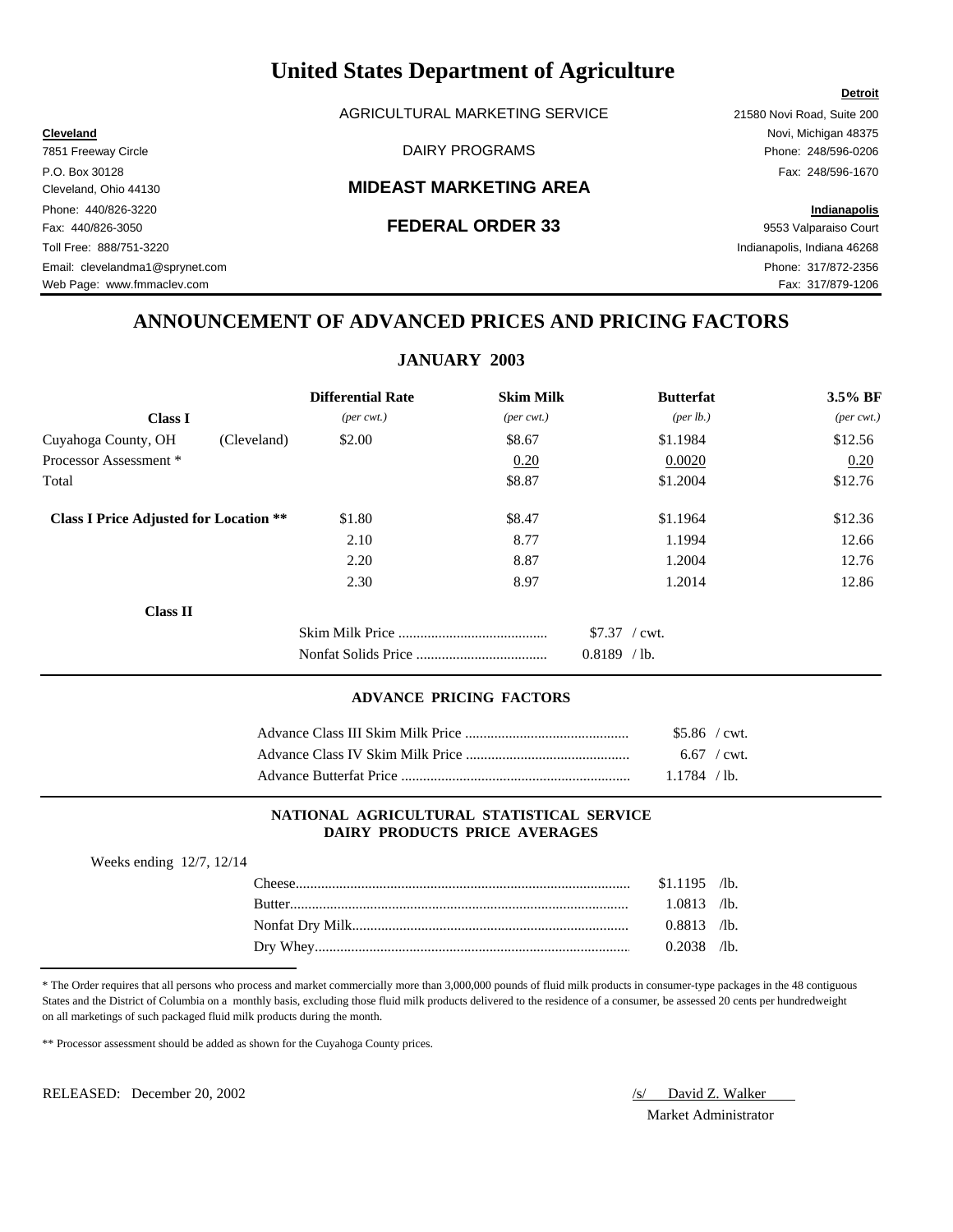AGRICULTURAL MARKETING SERVICE 21580 Novi Road, Suite 200

# Cleveland, Ohio 44130 **MIDEAST MARKETING AREA**

Phone: 440/826-3220 **Indianapolis** Fax: 440/826-3050 **FEDERAL ORDER 33** 9553 Valparaiso Court Toll Free: 888/751-3220 Indianapolis, Indiana 46268 Email: clevelandma1@sprynet.com Phone: 317/872-2356 Web Page: www.fmmaclev.com Fax: 317/879-1206

**Cleveland** Novi, Michigan 48375 7851 Freeway Circle **Example 248/596-0206** DAIRY PROGRAMS **Phone: 248/596-0206** P.O. Box 30128 Fax: 248/596-1670

# **ANNOUNCEMENT OF ADVANCED PRICES AND PRICING FACTORS**

# **FEBRUARY 2003**

|                                               | <b>Differential Rate</b>    | <b>Skim Milk</b>            | <b>Butterfat</b>                    | 3.5% BF          |
|-----------------------------------------------|-----------------------------|-----------------------------|-------------------------------------|------------------|
| <b>Class I</b>                                | $(\text{per} \text{ cwt.})$ | $(\text{per} \text{ cwt.})$ | ${\rm (per \, lb.)}$                | ${\rm (per\,\,}$ |
| Cuyahoga County, OH                           | \$2.00<br>(Cleveland)       | \$8.20                      | \$1.2333                            | \$12.23          |
| Processor Assessment *                        |                             | 0.20                        | 0.0020                              | 0.20             |
| Total                                         |                             | \$8.40                      | \$1.2353                            | \$12.43          |
| <b>Class I Price Adjusted for Location **</b> | \$1.80                      | \$8.00                      | \$1.2313                            | \$12.03          |
|                                               | 2.10                        | 8.30                        | 1.2343                              | 12.33            |
|                                               | 2.20                        | 8.40                        | 1.2353                              | 12.43            |
|                                               | 2.30                        | 8.50                        | 1.2363                              | 12.53            |
| <b>Class II</b>                               |                             |                             |                                     |                  |
|                                               |                             |                             | $$6.90$ / cwt.<br>0.7667<br>$/1b$ . |                  |

# **ADVANCE PRICING FACTORS**

| $$5.74$ / cwt. |  |
|----------------|--|
| $6.20$ / cwt.  |  |
| 1.2133 / lb.   |  |

# **NATIONAL AGRICULTURAL STATISTICAL SERVICE DAIRY PRODUCTS PRICE AVERAGES**

| Weeks ending $1/4$ , $1/11$ |                |  |
|-----------------------------|----------------|--|
|                             | $$1.1358$ /lb. |  |
|                             | $1.1099$ /lb.  |  |
|                             | $0.8287$ /lb.  |  |
|                             | $0.1787$ /lb.  |  |
|                             |                |  |

\* The Order requires that all persons who process and market commercially more than 3,000,000 pounds of fluid milk products in consumer-type packages in the 48 contiguous States and the District of Columbia on a monthly basis, excluding those fluid milk products delivered to the residence of a consumer, be assessed 20 cents per hundredweight on all marketings of such packaged fluid milk products during the month.

\*\* Processor assessment should be added as shown for the Cuyahoga County prices.

Market Administrator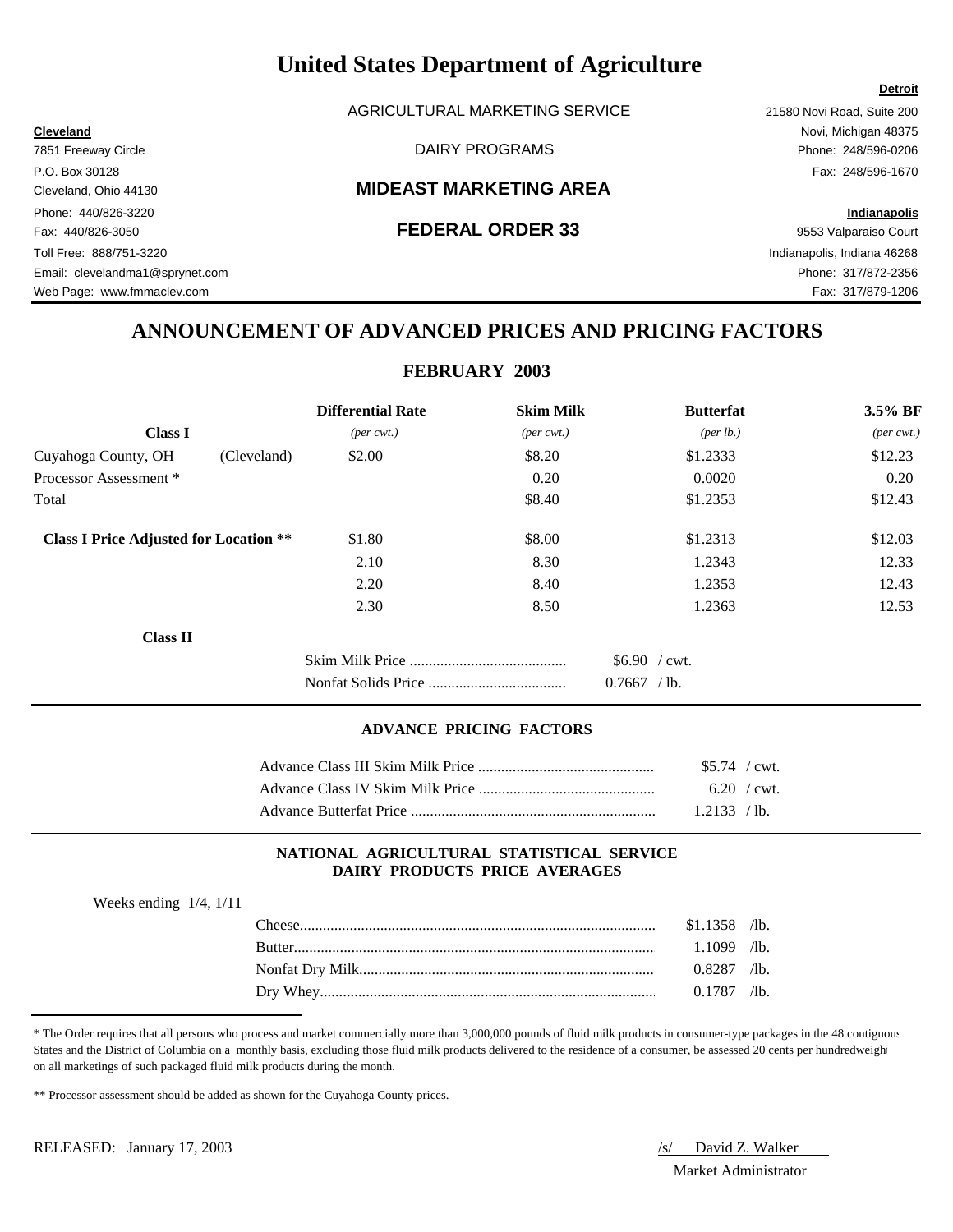AGRICULTURAL MARKETING SERVICE 21580 Novi Road, Suite 200

# Cleveland, Ohio 44130 **MIDEAST MARKETING AREA**

# Fax: 440/826-3050 **FEDERAL ORDER 33** 9553 Valparaiso Court

**Cleveland** Novi, Michigan 48375

Toll Free: 888/751-3220 Indianapolis, Indiana 46268 Web Page: www.fmmaclev.com example of the state of the state of the state of the state of the State of Tax: 317/879-1206

# **ANNOUNCEMENT OF ADVANCED PRICES AND PRICING FACTORS**

# **MARCH 2003**

|                                               | <b>Differential Rate</b>    | <b>Skim Milk</b>            | <b>Butterfat</b>          | 3.5% BF                     |
|-----------------------------------------------|-----------------------------|-----------------------------|---------------------------|-----------------------------|
| <b>Class I</b>                                | $(\text{per} \text{ cwt.})$ | $(\text{per} \text{ cwt.})$ | $(\text{per lb.})$        | $(\text{per} \text{ cwt.})$ |
| Cuyahoga County, OH<br>(Cleveland)            | \$2.00                      | \$8.04                      | \$1.1574                  | \$11.81                     |
| Processor Assessment *                        |                             | 0.20                        | 0.0020                    | 0.20                        |
| Total                                         |                             | \$8.24                      | \$1.1594                  | \$12.01                     |
| <b>Class I Price Adjusted for Location **</b> | \$1.80                      | \$7.84                      | \$1.1554                  | \$11.61                     |
|                                               | 2.10                        | 8.14                        | 1.1584                    | 11.91                       |
|                                               | 2.20                        | 8.24                        | 1.1594                    | 12.01                       |
|                                               | 2.30                        | 8.34                        | 1.1604                    | 12.11                       |
| <b>Class II</b>                               |                             |                             |                           |                             |
|                                               |                             |                             | $$6.74$ / cwt.            |                             |
|                                               |                             |                             | 0.7489<br>/1 <sub>b</sub> |                             |

### **ADVANCE PRICING FACTORS**

| $$5.90$ / cwt. |  |
|----------------|--|
| $6.04$ / cwt.  |  |
| $1.1374$ / lb. |  |

# **NATIONAL AGRICULTURAL STATISTICAL SERVICE DAIRY PRODUCTS PRICE AVERAGES**

| Weeks ending $2/8$ , $2/15$ |                |  |
|-----------------------------|----------------|--|
|                             | $$1.1304$ /lb. |  |
|                             | $1.0477$ /lb.  |  |
|                             | $0.8108$ /lb.  |  |
|                             | $0.1641$ /lb.  |  |
|                             |                |  |

\* The Order requires that all persons who process and market commercially more than 3,000,000 pounds of fluid milk products in consumer-type packages in the 48 contiguous States and the District of Columbia on a monthly basis, excluding those fluid milk products delivered to the residence of a consumer, be assessed 20 cents per hundredweight on all marketings of such packaged fluid milk products during the month.

\*\* Processor assessment should be added as shown for the Cuyahoga County prices.

RELEASED: February 21, 2003 /s/ David Z. Walker

Market Administrator

7851 Freeway Circle **Example 248/596-0206** DAIRY PROGRAMS **Phone: 248/596-0206** P.O. Box 30128 Fax: 248/596-1670 Phone: 440/826-3220 **Indianapolis**

Email: clevelandma1@sprynet.com Phone: 317/872-2356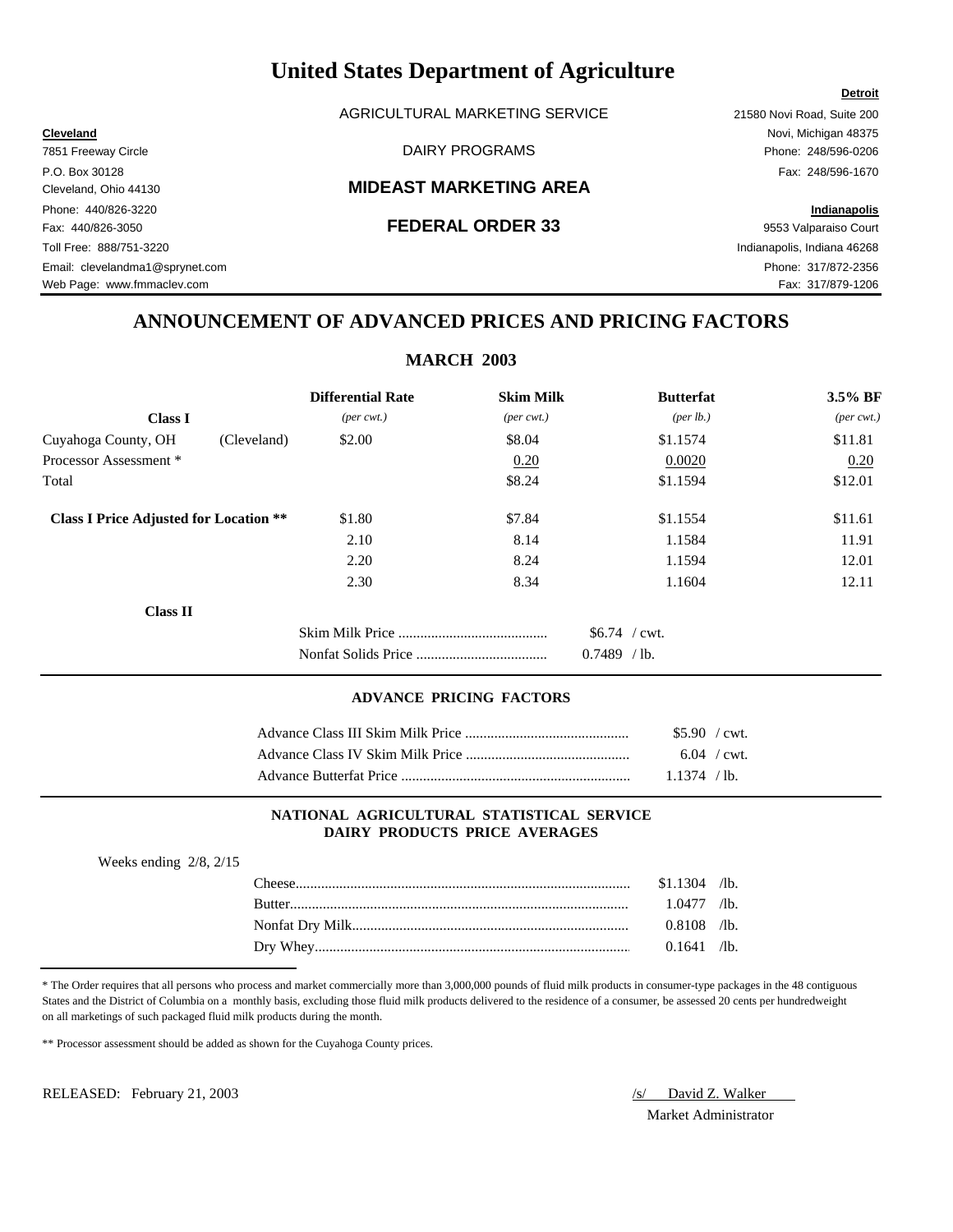AGRICULTURAL MARKETING SERVICE 21580 Novi Road, Suite 200

# Cleveland, Ohio 44130 **MIDEAST MARKETING AREA**

**Cleveland** Novi, Michigan 48375

Web Page: www.fmmaclev.com example of the state of the state of the state of the state of the State of Tax: 317/879-1206

# **ANNOUNCEMENT OF ADVANCED PRICES AND PRICING FACTORS**

|                                               | <b>Differential Rate</b>    | <b>Skim Milk</b>            | <b>Butterfat</b>   | 3.5% BF                     |
|-----------------------------------------------|-----------------------------|-----------------------------|--------------------|-----------------------------|
| <b>Class I</b>                                | $(\text{per} \text{ cwt.})$ | $(\text{per} \text{ cwt.})$ | $(\text{per lb.})$ | $(\text{per} \text{ cwt.})$ |
| (Cleveland)<br>Cuyahoga County, OH            | \$2.00                      | \$7.92                      | \$1.1427           | \$11.64                     |
| Processor Assessment *                        |                             | 0.20                        | 0.0020             | 0.20                        |
| Total                                         |                             | \$8.12                      | \$1.1447           | \$11.84                     |
| <b>Class I Price Adjusted for Location **</b> | \$1.80                      | \$7.72                      | \$1.1407           | \$11.44                     |
|                                               | 2.10                        | 8.02                        | 1.1437             | 11.74                       |
|                                               | 2.20                        | 8.12                        | 1.1447             | 11.84                       |
|                                               | 2.30                        | 8.22                        | 1.1457             | 11.94                       |
| <b>Class II</b>                               |                             |                             |                    |                             |
|                                               |                             |                             | $$6.62$ / cwt.     |                             |
|                                               |                             |                             | $0.7356$ /lb.      |                             |

| $$5.37$ / cwt. |  |
|----------------|--|
| $5.92$ / cwt.  |  |
| $1.1227$ /lb.  |  |

# **NATIONAL AGRICULTURAL STATISTICAL SERVICE DAIRY PRODUCTS PRICE AVERAGES**

| Weeks ending $3/8$ , $3/15$ |                |  |
|-----------------------------|----------------|--|
|                             | $$1.0697$ /lb. |  |
|                             | 1.0506 /lb.    |  |
|                             | $0.8048$ /lb.  |  |
|                             | $0.1594$ /lb.  |  |
|                             |                |  |

\* The Order requires that all persons who process and market commercially more than 3,000,000 pounds of fluid milk products in consumer-type packages in the 48 contiguous States and the District of Columbia on a monthly basis, excluding those fluid milk products delivered to the residence of a consumer, be assessed 20 cents per hundredweight on all marketings of such packaged fluid milk products during the month.

\*\* Processor assessment should be added as shown for the Cuyahoga County prices.

RELEASED: March 21, 2003 /s/ David Z. Walker

Market Administrator

## **Detroit**

7851 Freeway Circle **Example 248/596-0206** DAIRY PROGRAMS **Phone: 248/596-0206** P.O. Box 30128 Fax: 248/596-1670 Phone: 440/826-3220 **Indianapolis** Fax: 440/826-3050 **FEDERAL ORDER 33** 9553 Valparaiso Court Toll Free: 888/751-3220 Indianapolis, Indiana 46268 Email: clevelandma1@sprynet.com Phone: 317/872-2356

**ADVANCE PRICING FACTORS**

**APRIL 2003**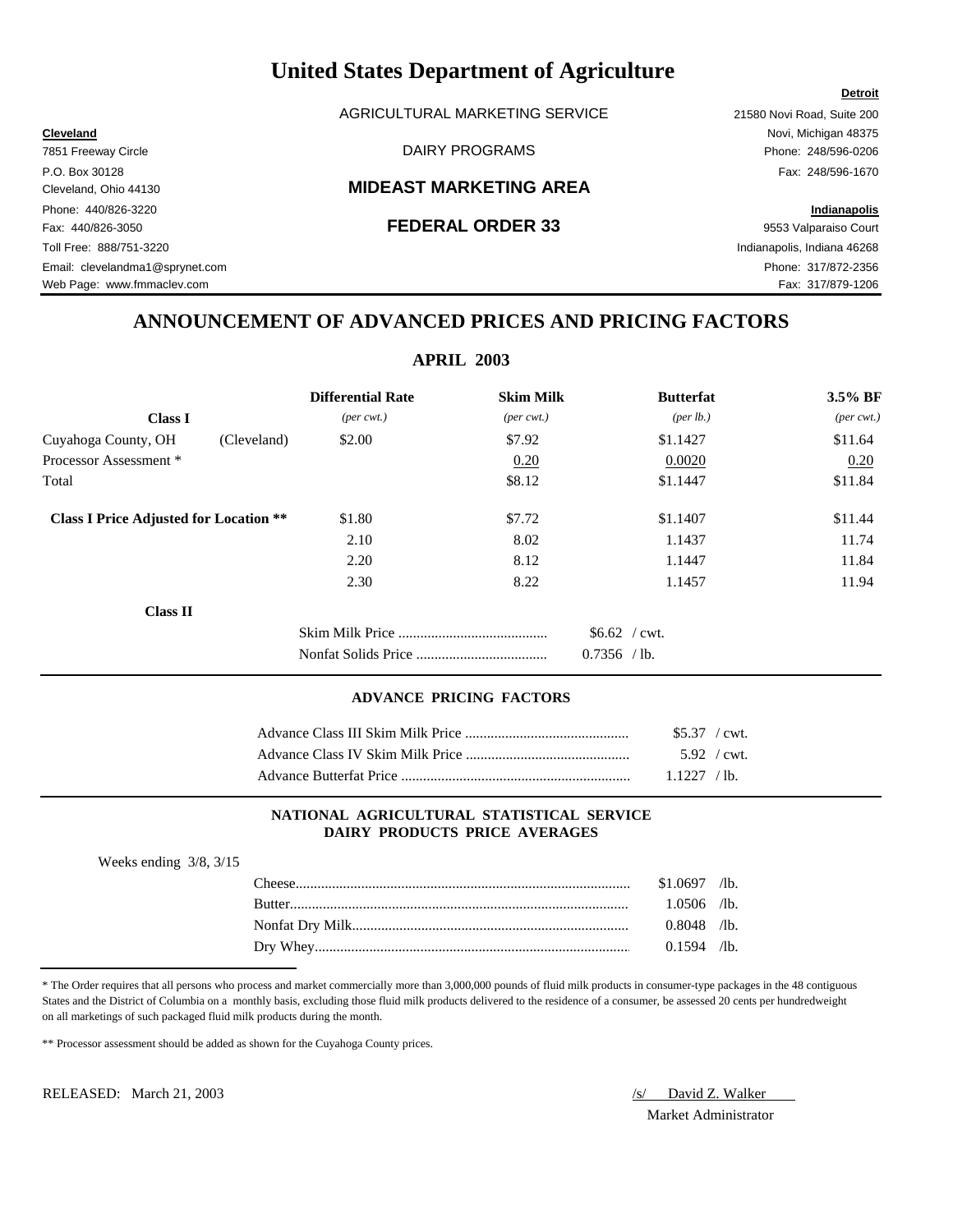AGRICULTURAL MARKETING SERVICE 21580 Novi Road, Suite 200

# Cleveland, Ohio 44130 **MIDEAST MARKETING AREA**

**Cleveland** Novi, Michigan 48375

# **ANNOUNCEMENT OF ADVANCED PRICES AND PRICING FACTORS**

|                                               |                             | <b>MAY 2003</b>             |                  |                             |
|-----------------------------------------------|-----------------------------|-----------------------------|------------------|-----------------------------|
|                                               | <b>Differential Rate</b>    | <b>Skim Milk</b>            | <b>Butterfat</b> | 3.5% BF                     |
| <b>Class I</b>                                | $(\text{per} \text{ cwt.})$ | $(\text{per} \text{ cwt.})$ | (per lb.)        | $(\text{per} \text{ cwt.})$ |
| Cuyahoga County, OH<br>(Cleveland)            | \$2.00                      | \$7.91                      | \$1.1662         | \$11.71                     |
| Processor Assessment*                         |                             | 0.20                        | 0.0020           | 0.20                        |
| Total                                         |                             | \$8.11                      | \$1.1682         | \$11.91                     |
| <b>Class I Price Adjusted for Location **</b> | \$1.80                      | \$7.71                      | \$1.1642         | \$11.51                     |
|                                               | 2.10                        | 8.01                        | 1.1672           | 11.81                       |
|                                               | 2.20                        | 8.11                        | 1.1682           | 11.91                       |
|                                               | 2.30                        | 8.21                        | 1.1692           | 12.01                       |
| <b>Class II</b>                               |                             |                             |                  |                             |
|                                               |                             |                             | $$6.61$ / cwt.   |                             |
|                                               |                             |                             | 0.7344 / lb.     |                             |

### **ADVANCE PRICING FACTORS**

| $$5.44$ / cwt. |  |
|----------------|--|
| 5.91 / cwt.    |  |
| 1.1462 / lb.   |  |

# **NATIONAL AGRICULTURAL STATISTICAL SERVICE DAIRY PRODUCTS PRICE AVERAGES**

| Weeks ending $4/5$ , $4/12$ |               |                |  |
|-----------------------------|---------------|----------------|--|
|                             |               | $$1.0842$ /lb. |  |
|                             | <b>Butter</b> | $1.0702$ /lb.  |  |
|                             |               | $0.8032$ /lb.  |  |
|                             |               | $0.1589$ /lb.  |  |
|                             |               |                |  |

\* The Order requires that all persons who process and market commercially more than 3,000,000 pounds of fluid milk products in consumer-type packages in the 48 contiguous States and the District of Columbia on a monthly basis, excluding those fluid milk products delivered to the residence of a consumer, be assessed 20 cents per hundredweight on all marketings of such packaged fluid milk products during the month.

\*\* Processor assessment should be added as shown for the Cuyahoga County prices.

RELEASED: April 18, 2003 /s/ David Z. Walker

Market Administrator

### **Detroit**

7851 Freeway Circle **Example 248/596-0206** DAIRY PROGRAMS **Phone: 248/596-0206** P.O. Box 30128 Fax: 248/596-1670 Phone: 440/826-3220 **Indianapolis** Fax: 440/826-3050 **FEDERAL ORDER 33** 9553 Valparaiso Court Toll Free: 888/751-3220 Indianapolis, Indiana 46268 Email: clevelandma1@sprynet.com Phone: 317/872-2356

Web Page: www.fmmaclev.com example of the community of the community of the community of the community of the community of the community of the community of the community of the community of the community of the community

**MAY 2003**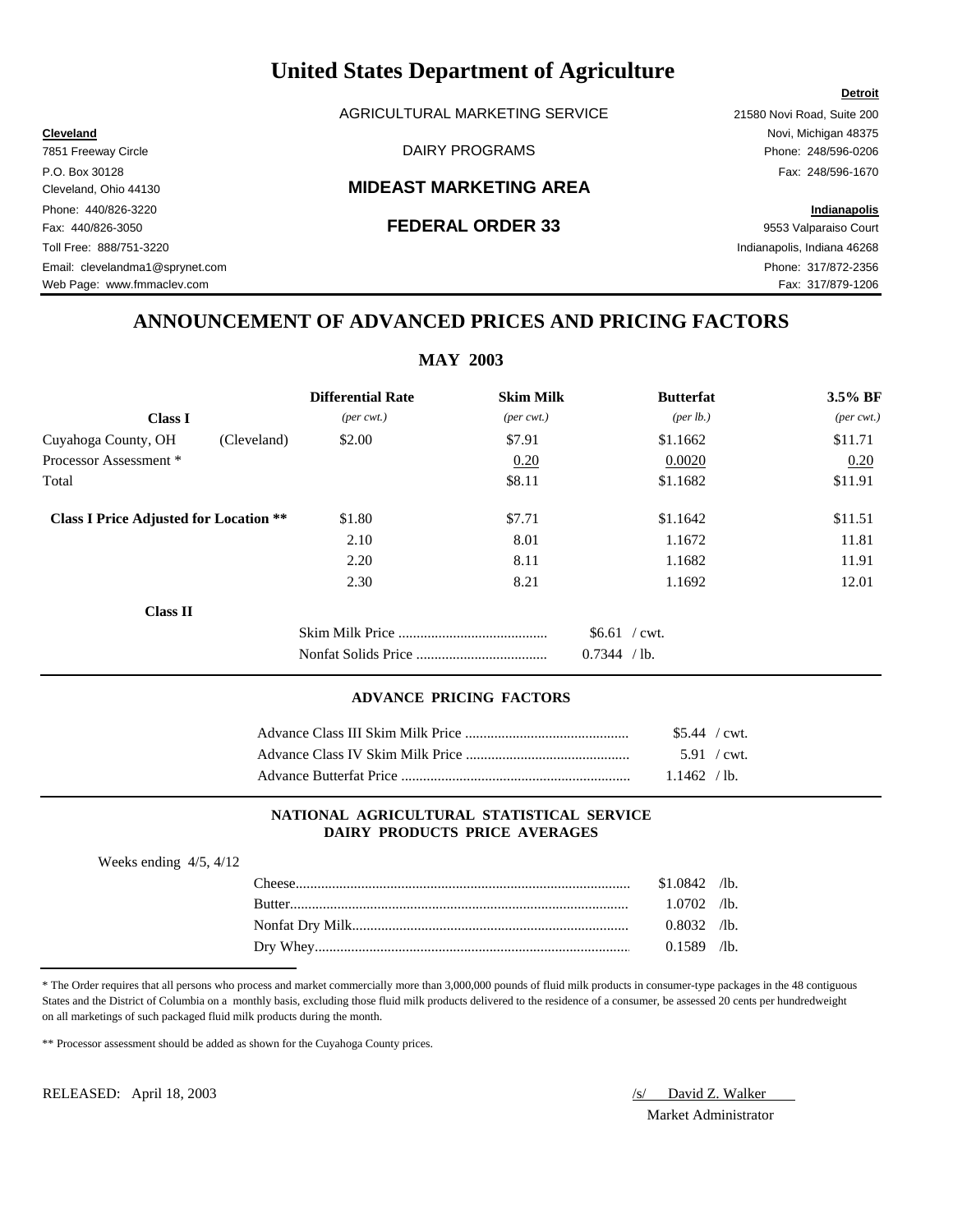AGRICULTURAL MARKETING SERVICE 21580 Novi Road, Suite 200

# Cleveland, Ohio 44130 **MIDEAST MARKETING AREA**

# **ANNOUNCEMENT OF ADVANCED PRICES AND PRICING FACTORS**

| <b>JUNE 2003</b>                              |                             |                             |                    |                             |
|-----------------------------------------------|-----------------------------|-----------------------------|--------------------|-----------------------------|
|                                               | <b>Differential Rate</b>    | <b>Skim Milk</b>            | <b>Butterfat</b>   | 3.5% BF                     |
| <b>Class I</b>                                | $(\text{per} \text{ cwt.})$ | $(\text{per} \text{ cwt.})$ | $(\text{per lb.})$ | $(\text{per} \text{ cwt.})$ |
| Cuyahoga County, OH<br>(Cleveland)            | \$2.00                      | \$7.92                      | \$1.1700           | \$11.74                     |
| Processor Assessment*                         |                             | 0.20                        | 0.0020             | 0.20                        |
| Total                                         |                             | \$8.12                      | \$1.1720           | \$11.94                     |
| <b>Class I Price Adjusted for Location **</b> | \$1.80                      | \$7.72                      | \$1.1680           | \$11.54                     |
|                                               | 2.10                        | 8.02                        | 1.1710             | 11.84                       |
|                                               | 2.20                        | 8.12                        | 1.1720             | 11.94                       |
|                                               | 2.30                        | 8.22                        | 1.1730             | 12.04                       |
| <b>Class II</b>                               |                             |                             |                    |                             |
|                                               |                             |                             | $$6.62$ / cwt.     |                             |
|                                               |                             |                             | $0.7356$ /lb.      |                             |

### **ADVANCE PRICING FACTORS**

| $$5.92$ / cwt. |  |
|----------------|--|
| $5.92$ / cwt.  |  |
| 1.1500 /lb.    |  |

### **NATIONAL AGRICULTURAL STATISTICAL SERVICE DAIRY PRODUCTS PRICE AVERAGES**

| Weeks ending $5/10$ , $5/17$ |                |
|------------------------------|----------------|
| l 'heese'                    | $$1.1420$ /lb. |
|                              | $1.0733$ /lb.  |
|                              | $0.8043$ /lb.  |
|                              | $0.1448$ /lb.  |

\* The Order requires that all persons who process and market commercially more than 3,000,000 pounds of fluid milk products in consumer-type packages in the 48 contiguous States and the District of Columbia on a monthly basis, excluding those fluid milk products delivered to the residence of a consumer, be assessed 20 cents per hundredweight on all marketings of such packaged fluid milk products during the month.

\*\* Processor assessment should be added as shown for the Cuyahoga County prices.

RELEASED: May 23, 2003 /s/ David Z. Walker

Market Administrator

7851 Freeway Circle **Example 248/596-0206** DAIRY PROGRAMS **Phone: 248/596-0206** P.O. Box 30128 Fax: 248/596-1670 Phone: 440/826-3220 **Indianapolis** Fax: 440/826-3050 **FEDERAL ORDER 33** 9553 Valparaiso Court Toll Free: 888/751-3220 Indianapolis, Indiana 46268 Email: clevelandma1@sprynet.com Phone: 317/872-2356 Web Page: www.fmmaclev.com example of the community of the community of the community of the community of the community of the community of the community of the community of the community of the community of the community

**Detroit**

**Cleveland** Novi, Michigan 48375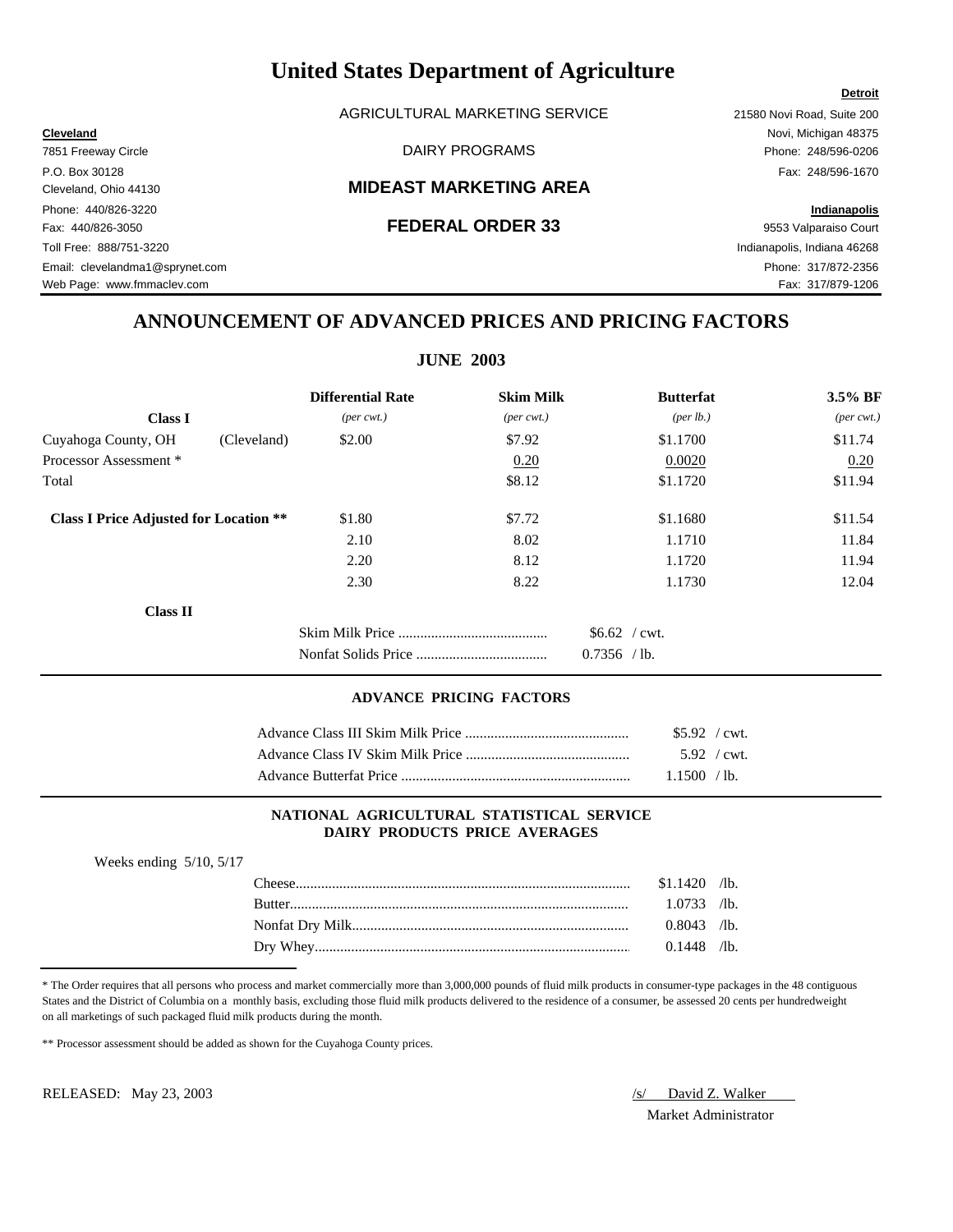AGRICULTURAL MARKETING SERVICE 21580 Novi Road, Suite 200

# Cleveland, Ohio 44130 **MIDEAST MARKETING AREA**

# Fax: 440/826-3050 **FEDERAL ORDER 33** 9553 Valparaiso Court

**Cleveland** Novi, Michigan 48375 7851 Freeway Circle **Example 248/596-0206** DAIRY PROGRAMS **Phone: 248/596-0206** P.O. Box 30128 Fax: 248/596-1670

# **ANNOUNCEMENT OF ADVANCED PRICES AND PRICING FACTORS**

**JULY 2003**

|                                               | <b>Differential Rate</b>    | <b>Skim Milk</b>            | <b>Butterfat</b>     | 3.5% BF                     |
|-----------------------------------------------|-----------------------------|-----------------------------|----------------------|-----------------------------|
| <b>Class I</b>                                | $(\text{per} \text{ cwt.})$ | $(\text{per} \text{ cwt.})$ | ${\rm (per \, lb.)}$ | $(\text{per} \text{ cwt.})$ |
| Cuyahoga County, OH<br>(Cleveland)            | \$2.00                      | \$7.92                      | \$1.1790             | \$11.77                     |
| Processor Assessment *                        |                             | 0.20                        | 0.0020               | 0.20                        |
| Total                                         |                             | \$8.12                      | \$1.1810             | \$11.97                     |
| <b>Class I Price Adjusted for Location **</b> | \$1.80                      | \$7.72                      | \$1.1770             | \$11.57                     |
|                                               | 2.10                        | 8.02                        | 1.1800               | 11.87                       |
|                                               | 2.20                        | 8.12                        | 1.1810               | 11.97                       |
|                                               | 2.30                        | 8.22                        | 1.1820               | 12.07                       |
| <b>Class II</b>                               |                             |                             |                      |                             |
|                                               |                             |                             | $$6.62$ / cwt.       |                             |
|                                               |                             |                             | $0.7356$ /lb.        |                             |

### **ADVANCE PRICING FACTORS**

| $$5.81$ / cwt. |  |
|----------------|--|
| $5.92$ / cwt.  |  |
| 1.1590 / lb.   |  |

### **NATIONAL AGRICULTURAL STATISTICAL SERVICE DAIRY PRODUCTS PRICE AVERAGES**

| Weeks ending $6/7$ , $6/14$ |               |                |  |
|-----------------------------|---------------|----------------|--|
|                             |               | $$1.1387$ /lb. |  |
|                             | <b>Butter</b> | 1.0808 /lb.    |  |
|                             |               | $0.8040$ /lb.  |  |
|                             |               | $0.1372$ /lb.  |  |
|                             |               |                |  |

\* The Order requires that all persons who process and market commercially more than 3,000,000 pounds of fluid milk products in consumer-type packages in the 48 contiguous States and the District of Columbia on a monthly basis, excluding those fluid milk products delivered to the residence of a consumer, be assessed 20 cents per hundredweight on all marketings of such packaged fluid milk products during the month.

\*\* Processor assessment should be added as shown for the Cuyahoga County prices.

RELEASED: June 20, 2003  $\sqrt{s}$  David Z. Walker

Market Administrator

**Detroit**

Phone: 440/826-3220 **Indianapolis** Toll Free: 888/751-3220 Indianapolis, Indiana 46268 Email: clevelandma1@sprynet.com Phone: 317/872-2356

Web Page: www.fmmaclev.com example of the state of the state of the state of the state of the State of Tax: 317/879-1206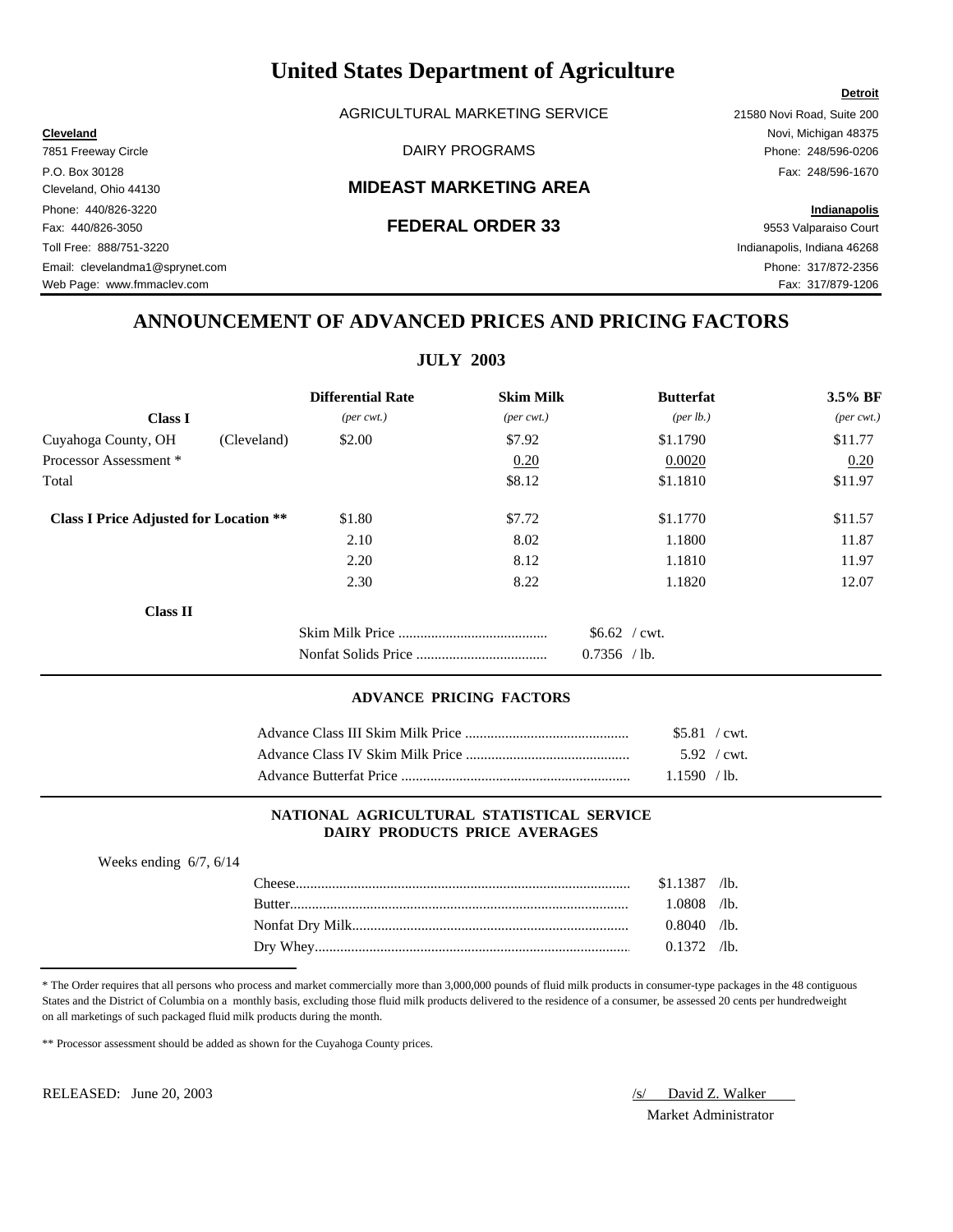AGRICULTURAL MARKETING SERVICE 21580 Novi Road, Suite 200

# Cleveland, Ohio 44130 **MIDEAST MARKETING AREA**

# Fax: 440/826-3050 **FEDERAL ORDER 33** 9553 Valparaiso Court

**Cleveland** Novi, Michigan 48375

# **ANNOUNCEMENT OF ADVANCED PRICES AND PRICING FACTORS**

# **AUGUST 2003**

|                                               | <b>Differential Rate</b>    | <b>Skim Milk</b>            | <b>Butterfat</b>   | 3.5% BF                     |
|-----------------------------------------------|-----------------------------|-----------------------------|--------------------|-----------------------------|
| <b>Class I</b>                                | $(\text{per} \text{ cwt.})$ | $(\text{per} \text{ cwt.})$ | $(\text{per lb.})$ | $(\text{per} \text{ cwt.})$ |
| Cuyahoga County, OH<br>(Cleveland)            | \$2.00                      | \$9.07                      | \$1.2054           | \$12.97                     |
| Processor Assessment *                        |                             | 0.20                        | 0.0020             | 0.20                        |
| Total                                         |                             | \$9.27                      | \$1.2074           | \$13.17                     |
| <b>Class I Price Adjusted for Location **</b> | \$1.80                      | \$8.87                      | \$1.2034           | \$12.77                     |
|                                               | 2.10                        | 9.17                        | 1.2064             | 13.07                       |
|                                               | 2.20                        | 9.27                        | 1.2074             | 13.17                       |
|                                               | 2.30                        | 9.37                        | 1.2084             | 13.27                       |
| <b>Class II</b>                               |                             |                             |                    |                             |
|                                               |                             |                             | $$6.64$ / cwt.     |                             |
|                                               |                             |                             | 0.7378<br>$/1b$ .  |                             |

### **ADVANCE PRICING FACTORS**

| $$7.07$ / cwt. |  |
|----------------|--|
| 5.94 / $cwt$ . |  |
| 1.1854 / lb.   |  |

# **NATIONAL AGRICULTURAL STATISTICAL SERVICE DAIRY PRODUCTS PRICE AVERAGES**

| Weeks ending $7/5$ , $7/12$ |                |  |
|-----------------------------|----------------|--|
|                             | $$1.2685$ /lb. |  |
|                             | $1.1028$ /lb.  |  |
|                             | $0.8062$ /lb.  |  |
|                             | $0.1452$ /lb.  |  |
|                             |                |  |

\* The Order requires that all persons who process and market commercially more than 3,000,000 pounds of fluid milk products in consumer-type packages in the 48 contiguous States and the District of Columbia on a monthly basis, excluding those fluid milk products delivered to the residence of a consumer, be assessed 20 cents per hundredweight on all marketings of such packaged fluid milk products during the month.

\*\* Processor assessment should be added as shown for the Cuyahoga County prices.

RELEASED: July 18, 2003 /s/ David Z. Walker

Market Administrator

### **Detroit**

7851 Freeway Circle **Example 248/596-0206** DAIRY PROGRAMS **Phone: 248/596-0206** P.O. Box 30128 Fax: 248/596-1670 Phone: 440/826-3220 **Indianapolis** Toll Free: 888/751-3220 Indianapolis, Indiana 46268 Email: clevelandma1@sprynet.com Phone: 317/872-2356

Web Page: www.fmmaclev.com example of the state of the state of the state of the state of the S17/879-1206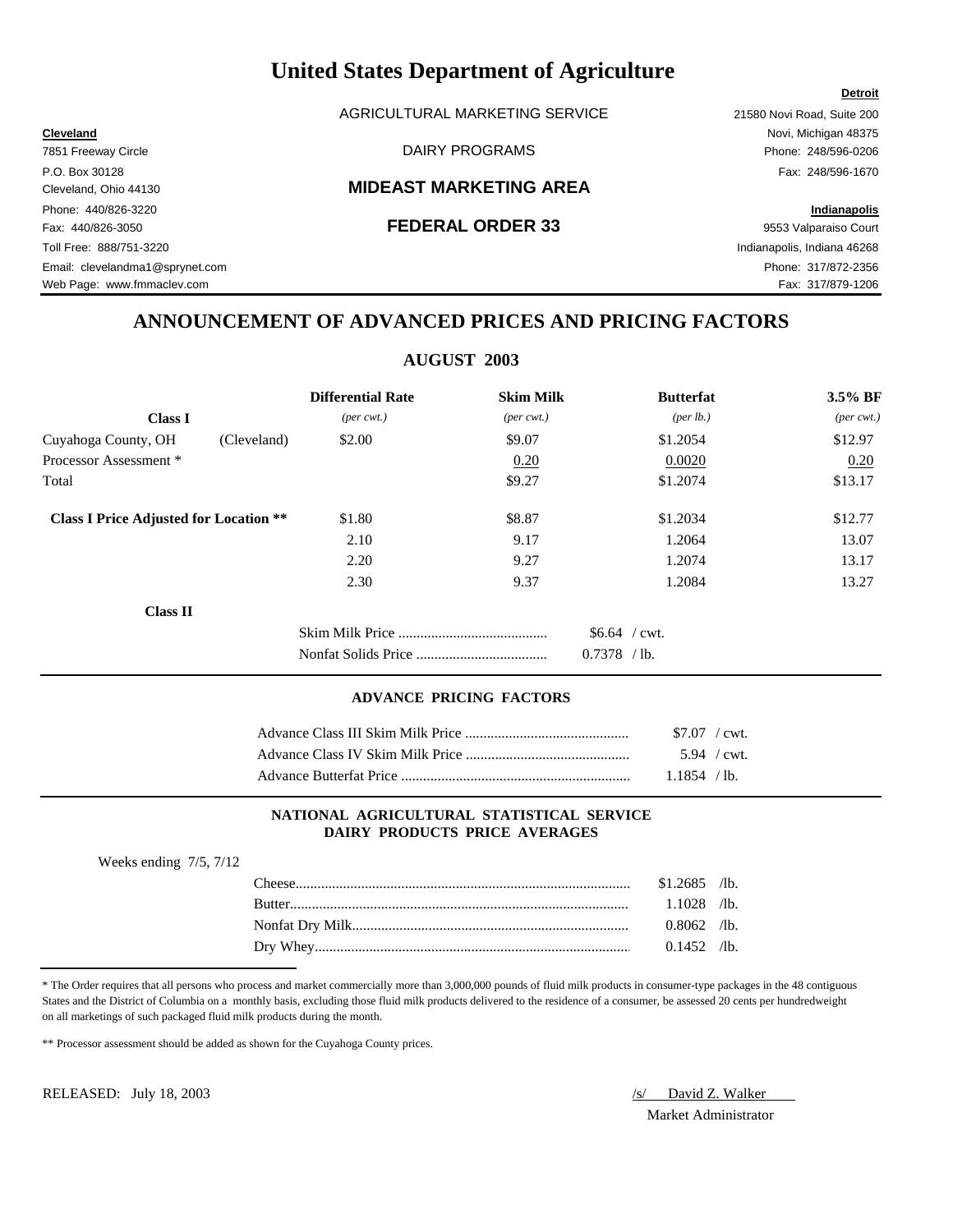AGRICULTURAL MARKETING SERVICE 21580 Novi Road, Suite 200

# Cleveland, Ohio 44130 **MIDEAST MARKETING AREA**

Fax: 440/826-3050 **FEDERAL ORDER 33** 9553 Valparaiso Court

**Cleveland** Novi, Michigan 48375

Toll Free: 888/751-3220 Indianapolis, Indiana 46268

# **ANNOUNCEMENT OF ADVANCED PRICES AND PRICING FACTORS**

# **SEPTEMBER 2003**

|                                               | <b>Differential Rate</b>    | <b>Skim Milk</b>            | <b>Butterfat</b>   | 3.5% BF                     |
|-----------------------------------------------|-----------------------------|-----------------------------|--------------------|-----------------------------|
| <b>Class I</b>                                | $(\text{per} \text{ cwt.})$ | $(\text{per} \text{ cwt.})$ | $(\text{per lb.})$ | $(\text{per} \text{ cwt.})$ |
| Cuyahoga County, OH<br>(Cleveland)            | \$2.00                      | \$11.51                     | \$1.3144           | \$15.71                     |
| Processor Assessment *                        |                             | 0.20                        | 0.0020             | 0.20                        |
| Total                                         |                             | \$11.71                     | \$1.3164           | \$15.91                     |
| <b>Class I Price Adjusted for Location **</b> | \$1.80                      | \$11.31                     | \$1.3124           | \$15.51                     |
|                                               | 2.10                        | 11.61                       | 1.3154             | 15.81                       |
|                                               | 2.20                        | 11.71                       | 1.3164             | 15.91                       |
|                                               | 2.30                        | 11.81                       | 1.3174             | 16.01                       |
| <b>Class II</b>                               |                             |                             |                    |                             |
|                                               |                             |                             | $$6.69$ / cwt.     |                             |
|                                               |                             |                             | 0.7433<br>$/1b$ .  |                             |

### **ADVANCE PRICING FACTORS**

| $$9.51$ / cwt.        |  |
|-----------------------|--|
| $5.99 / \text{cwt}$ . |  |
| 1.2944 / lb.          |  |

# **NATIONAL AGRICULTURAL STATISTICAL SERVICE DAIRY PRODUCTS PRICE AVERAGES**

| Weeks ending $8/9$ , $8/16$ |                |  |
|-----------------------------|----------------|--|
|                             | $$1.5396$ /lb. |  |
|                             | $1.1937$ /lb.  |  |
|                             | $0.8118$ /lb.  |  |
|                             | $0.1599$ /lb.  |  |
|                             |                |  |

\* The Order requires that all persons who process and market commercially more than 3,000,000 pounds of fluid milk products in consumer-type packages in the 48 contiguous States and the District of Columbia on a monthly basis, excluding those fluid milk products delivered to the residence of a consumer, be assessed 20 cents per hundredweight on all marketings of such packaged fluid milk products during the month.

\*\* Processor assessment should be added as shown for the Cuyahoga County prices.

RELEASED: August 22, 2003 /s/ David Z. Walker

Market Administrator

7851 Freeway Circle **Example 248/596-0206** DAIRY PROGRAMS **Phone: 248/596-0206** P.O. Box 30128 Fax: 248/596-1670 Phone: 440/826-3220 **Indianapolis**

Email: clevelandma1@sprynet.com Phone: 317/872-2356 Web Page: www.fmmaclev.com example of the state of the state of the state of the state of the S17/879-1206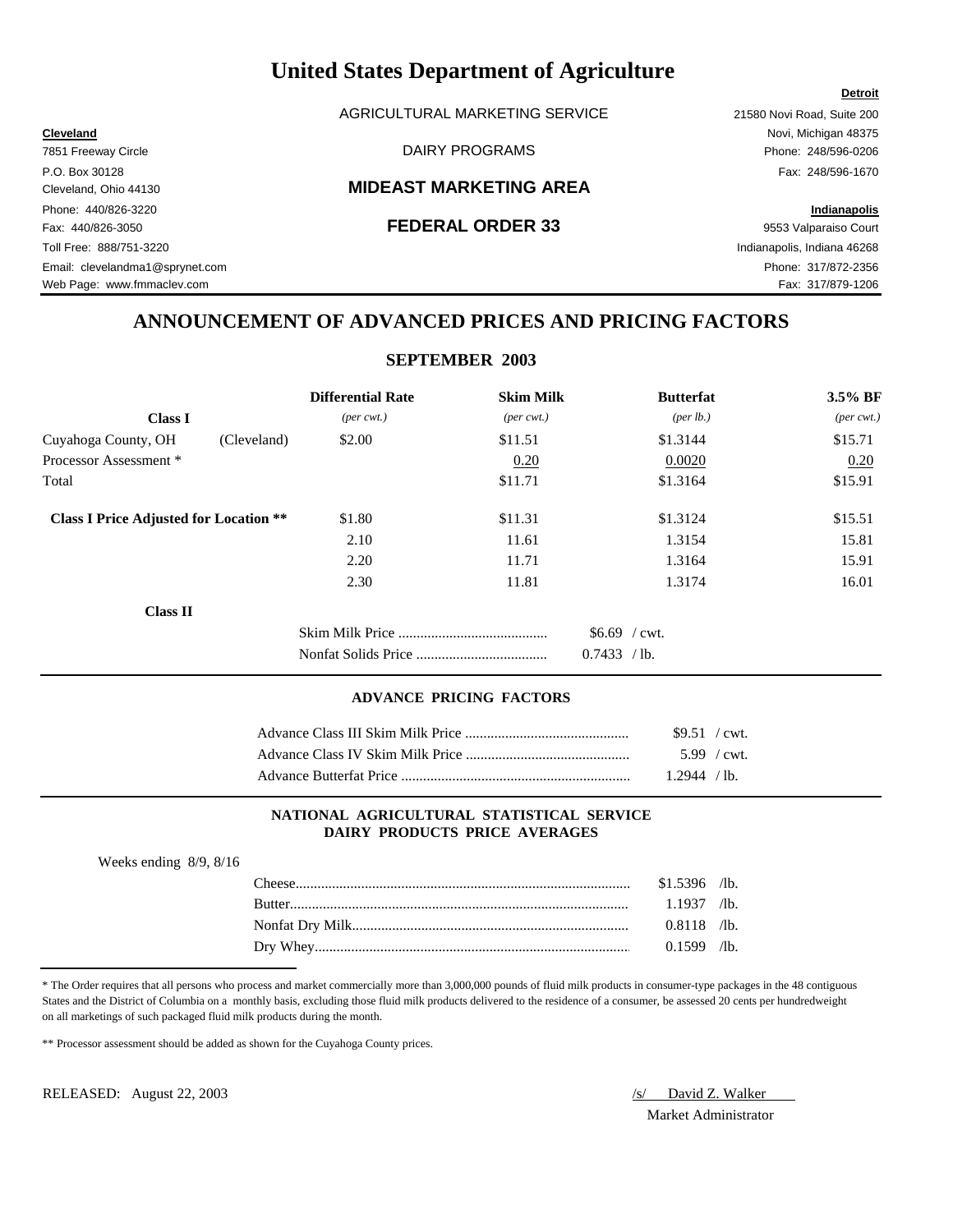AGRICULTURAL MARKETING SERVICE 21580 Novi Road, Suite 200

# Cleveland, Ohio 44130 **MIDEAST MARKETING AREA**

**Detroit**

Web Page: www.fmmaclev.com example of the state of the state of the state of the state of the S17/879-1206

# **ANNOUNCEMENT OF ADVANCED PRICES AND PRICING FACTORS**

# **OCTOBER 2003**

|                                               | <b>Differential Rate</b>    | <b>Skim Milk</b>            | <b>Butterfat</b>     | 3.5% BF                     |
|-----------------------------------------------|-----------------------------|-----------------------------|----------------------|-----------------------------|
| <b>Class I</b>                                | $(\text{per} \text{ cwt.})$ | $(\text{per} \text{ cwt.})$ | ${\rm (per \, lb.)}$ | $(\text{per} \text{ cwt.})$ |
| Cuyahoga County, OH<br>(Cleveland)            | \$2.00                      | \$12.43                     | \$1,2207             | \$16.27                     |
| Processor Assessment *                        |                             | 0.20                        | 0.0020               | 0.20                        |
| Total                                         |                             | \$12.63                     | \$1.2227             | \$16.47                     |
| <b>Class I Price Adjusted for Location **</b> | \$1.80                      | \$12.23                     | \$1.2187             | \$16.07                     |
|                                               | 2.10                        | 12.53                       | 1.2217               | 16.37                       |
|                                               | 2.20                        | 12.63                       | 1.2227               | 16.47                       |
|                                               | 2.30                        | 12.73                       | 1.2237               | 16.57                       |
| <b>Class II</b>                               |                             |                             |                      |                             |
|                                               |                             |                             | $$6.66$ / cwt.       |                             |
|                                               |                             |                             | 0.7400<br>$/1b$ .    |                             |

### **ADVANCE PRICING FACTORS**

| $$10.43$ / cwt. |  |
|-----------------|--|
| $5.96$ / cwt.   |  |
| 1.2007 / lb.    |  |

# **NATIONAL AGRICULTURAL STATISTICAL SERVICE DAIRY PRODUCTS PRICE AVERAGES**

| Weeks ending $9/6$ , $9/13$ |                |  |
|-----------------------------|----------------|--|
|                             | $$1.5943$ /lb. |  |
|                             | $1.1156$ /lb.  |  |
|                             | $0.8094$ /lb.  |  |
|                             | $0.1716$ /lb.  |  |
|                             |                |  |

\* The Order requires that all persons who process and market commercially more than 3,000,000 pounds of fluid milk products in consumer-type packages in the 48 contiguous States and the District of Columbia on a monthly basis, excluding those fluid milk products delivered to the residence of a consumer, be assessed 20 cents per hundredweight on all marketings of such packaged fluid milk products during the month.

\*\* Processor assessment should be added as shown for the Cuyahoga County prices.

RELEASED: September 19, 2003 */s/ David Z. Walker* 

Market Administrator

**Cleveland** Novi, Michigan 48375 7851 Freeway Circle **Example 248/596-0206** DAIRY PROGRAMS **Phone: 248/596-0206** P.O. Box 30128 Fax: 248/596-1670 Phone: 440/826-3220 **Indianapolis** Fax: 440/826-3050 **FEDERAL ORDER 33** 9553 Valparaiso Court Toll Free: 888/751-3220 Indianapolis, Indiana 46268 Email: clevelandma1@sprynet.com Phone: 317/872-2356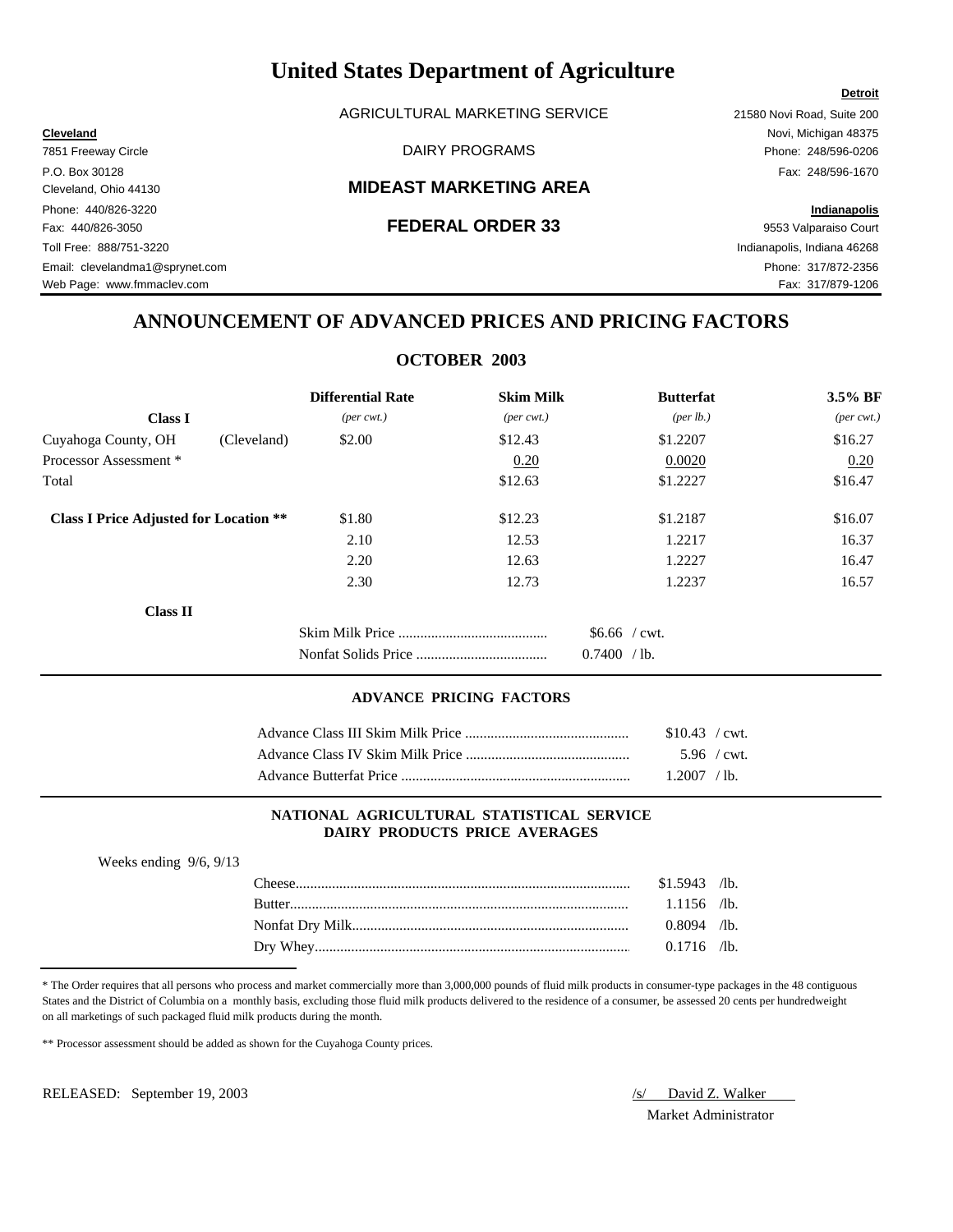AGRICULTURAL MARKETING SERVICE 21580 Novi Road, Suite 200

# Cleveland, Ohio 44130 **MIDEAST MARKETING AREA**

Web Page: www.fmmaclev.com example of the state of the state of the state of the state of the S17/879-1206

# **ANNOUNCEMENT OF ADVANCED PRICES AND PRICING FACTORS**

# **NOVEMBER 2003**

|                                               | <b>Differential Rate</b>    | <b>Skim Milk</b>            | <b>Butterfat</b>   | 3.5% BF                     |
|-----------------------------------------------|-----------------------------|-----------------------------|--------------------|-----------------------------|
| <b>Class I</b>                                | $(\text{per} \text{ cwt.})$ | $(\text{per} \text{ cwt.})$ | $(\text{per lb.})$ | $(\text{per} \text{ cwt.})$ |
| Cuyahoga County, OH<br>(Cleveland)            | \$2.00                      | \$12.33                     | \$1.2763           | \$16.37                     |
| Processor Assessment *                        |                             | 0.20                        | 0.0020             | 0.20                        |
| Total                                         |                             | \$12.53                     | \$1.2783           | \$16.57                     |
| <b>Class I Price Adjusted for Location **</b> | \$1.80                      | \$12.13                     | \$1.2743           | \$16.17                     |
|                                               | 2.10                        | 12.43                       | 1.2773             | 16.47                       |
|                                               | 2.20                        | 12.53                       | 1.2783             | 16.57                       |
|                                               | 2.30                        | 12.63                       | 1.2793             | 16.67                       |
| <b>Class II</b>                               |                             |                             |                    |                             |
|                                               |                             |                             | $$6.69$ / cwt.     |                             |
|                                               |                             |                             | 0.7433<br>$/1b$ .  |                             |

### **ADVANCE PRICING FACTORS**

| \$10.33 / cwt. |
|----------------|
| $5.99$ / cwt.  |
| $1.2563$ /lb.  |

# **NATIONAL AGRICULTURAL STATISTICAL SERVICE DAIRY PRODUCTS PRICE AVERAGES**

| Weeks ending $10/4$ , $10/11$ |                |  |
|-------------------------------|----------------|--|
|                               | $$1.5921$ /lb. |  |
|                               | $1.1619$ /lb.  |  |
|                               | $0.8117$ /lb.  |  |
|                               | $0.1877$ /lb.  |  |

\* The Order requires that all persons who process and market commercially more than 3,000,000 pounds of fluid milk products in consumer-type packages in the 48 contiguous States and the District of Columbia on a monthly basis, excluding those fluid milk products delivered to the residence of a consumer, be assessed 20 cents per hundredweight on all marketings of such packaged fluid milk products during the month.

\*\* Processor assessment should be added as shown for the Cuyahoga County prices.

RELEASED: October 17, 2003 /s/ David Z. Walker

Market Administrator

# **Detroit**

**Cleveland** Novi, Michigan 48375 7851 Freeway Circle **Example 248/596-0206** DAIRY PROGRAMS **Phone: 248/596-0206** P.O. Box 30128 Fax: 248/596-1670 Phone: 440/826-3220 **Indianapolis** Fax: 440/826-3050 **FEDERAL ORDER 33** 9553 Valparaiso Court Toll Free: 888/751-3220 Indianapolis, Indiana 46268 Email: clevelandma1@sprynet.com Phone: 317/872-2356